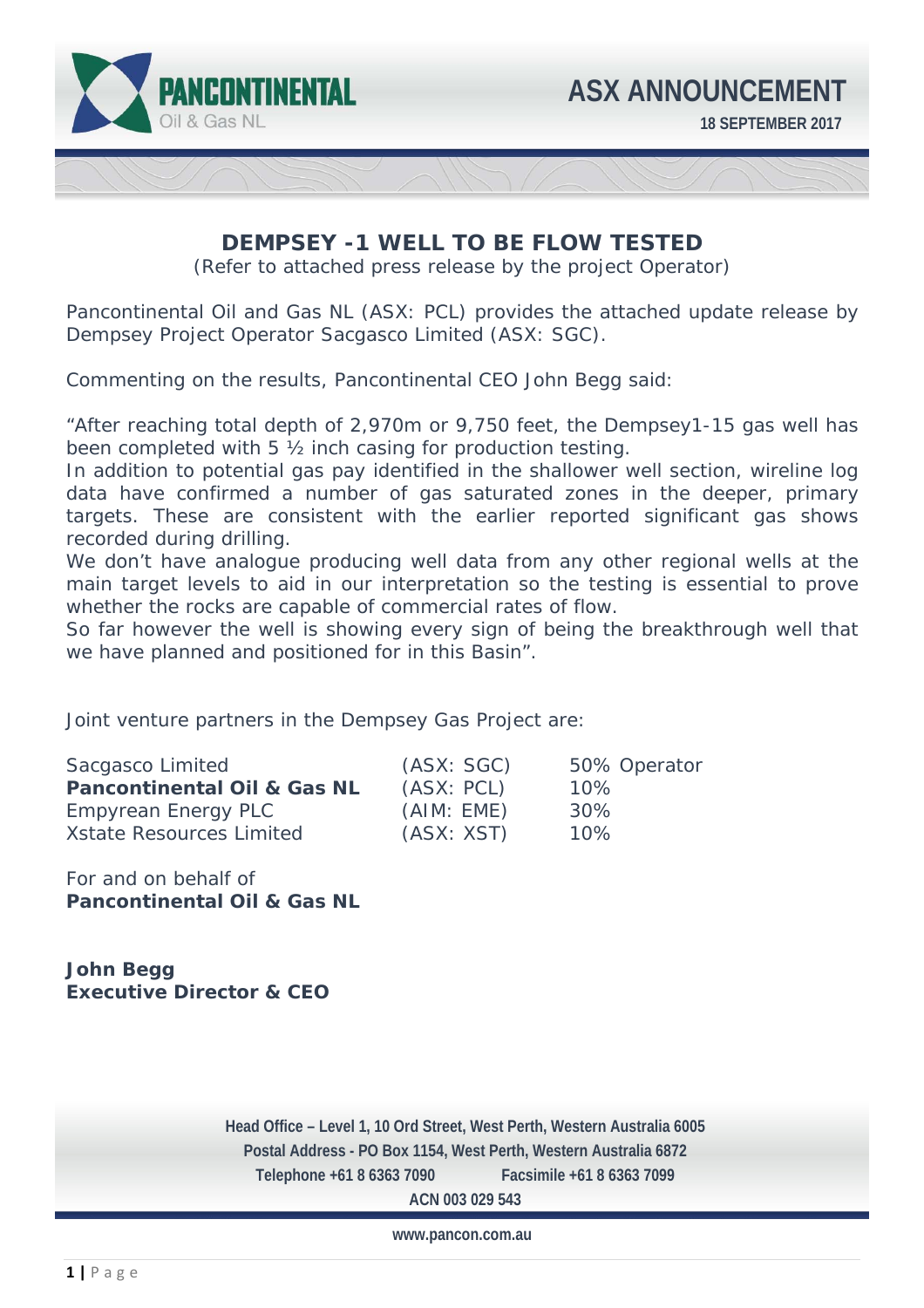

Unit 14, 210 Bagot Road, Subiaco, WA, 6008. T +61 8 9388 2654 E info@sacgasco.com

**Announcement to ASX 18 September 2017**

# **Dempsey Gas Well to Flow Test Multiple Zones**

- **Wireline logs confirm numerous zones for production testing**
- **Wireline log data supports the presence of gas saturated sands consistent with previously reported significant gas shows**
- **5 ½" liner run and cemented to protect zones for testing**
- **Drill rig being replaced by workover rig to carry out completion and testing**
- **Testing expected to commence in 2 to 3 weeks based on logistics of rig moves**
- **Tests to be conducted sequentially from lowest up (not in priority of interpreted significance ) and will cease once sufficient commercial flow is established for production**

**Sacramento Basin-focused natural gas developer and producer, Sacgasco Limited (ASX: SGC) ("Sacgasco" or "the Company")** advises that the Dempsey 1-15 well in the Sacramento Basin in California has completed the drilling phase, and a 5  $\frac{1}{2}$ " liner has been run and cemented to protect all potential reservoirs beneath the existing 9 5/8" casing.

Since the last update two wireline logging runs have been completed.

The wireline log data supports the presence of gas-saturated porous sands consistent with the zones of significant gas shows reported earlier.

These strata have been underexplored and under-evaluated in the Sacramento Basin. Therefore, in the absence of nearby analogue producing reservoirs, flow testing in the next stage of operations will determine whether the gas sands have a combination of porosity, permeability and access to volumes of reservoir rocks of sufficient quality to flow gas at commercial rates for an extended period.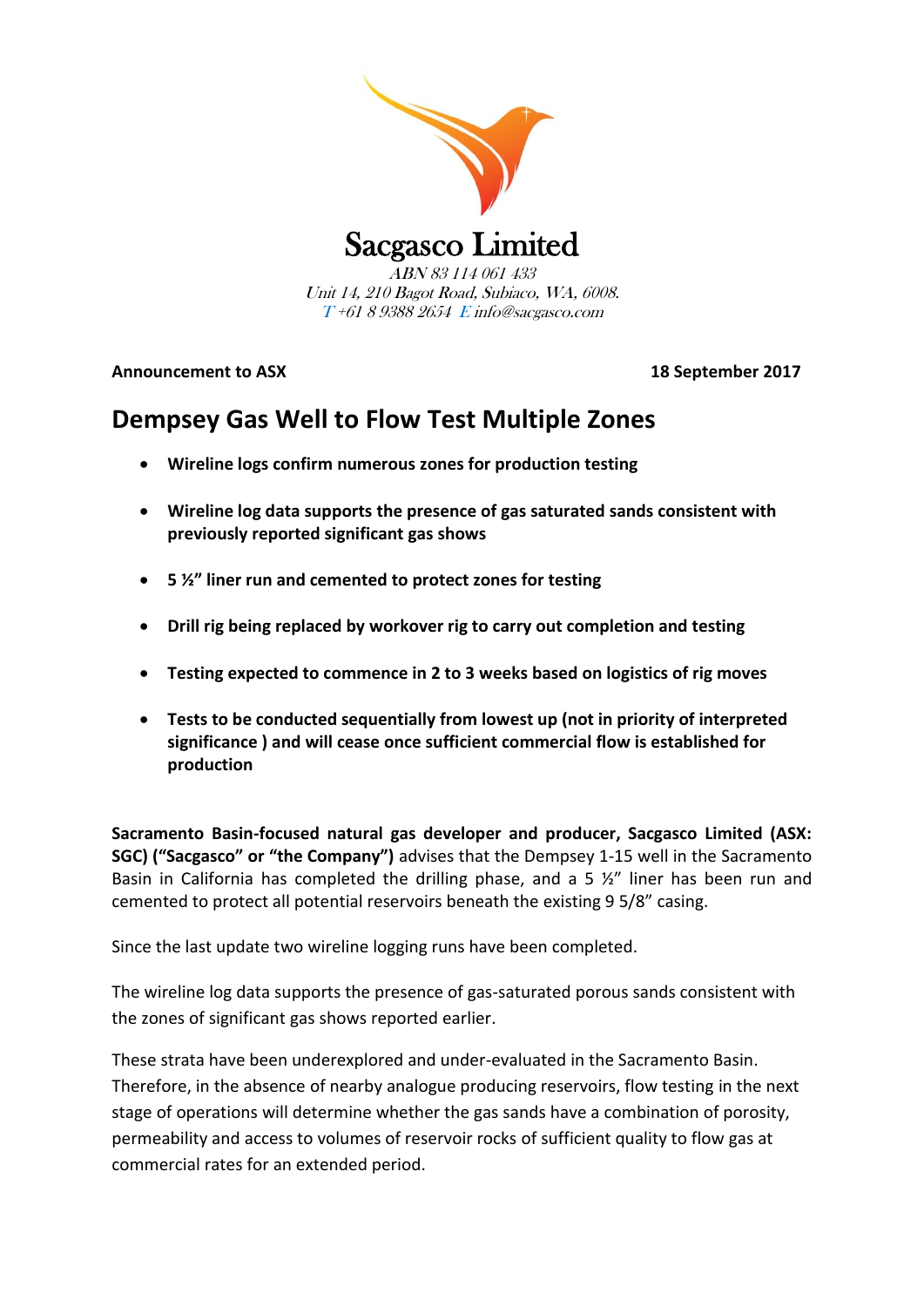Shareholders and investors are advised that the production potential of these zones of interest will become more apparent when the zones are flow tested through perforations in the liner.

Flow testing of the potential gas producing reservoirs will commence in 2 to 3 weeks when the current drilling rig has been demobilized and a more cost effective workover rig has been moved to the Dempsey well location. For practical reasons the flow testing process will be carried out in a sequential way from the lowest zone of gas upwards. At such time that a zone is capable of flowing pipeline quality gas at commercial rates, testing will be suspended and the well placed into production for earliest cash flow.

The previously reported gas filled sands at the existing field reservoir levels, that are also safely protected behind casing, will be the last sands to be perforated and tested.

A more complete understanding of the potential gas available for future production will likely require some months of flow testing and production, combined with integration of data from the Dempsey 1-15 well with the 3D seismic data.

The Dempsey 1-15 well has successfully drilled the largest mapped structural closure in the northeastern part of the prolific Sacramento Gas Basin and is interpreted to have trapped gas in multiple potential reservoir zones.

## Working Interests (WI) in the Dempsey Gas Project:

| Sacgasco Limited (ASX: SGC) (Operator)   | 50% |
|------------------------------------------|-----|
| Empyrean Energy PLC (LON: EME)           | 30% |
| Pancontinental Oil and Gas NL (ASX: PCL) | 10% |
| Xstate Resources Limited (ASX: XST)      | 10% |

## **Gary Jeffery, Managing Director of Sacgasco commented:**

"The drilling of the Dempsey well supports our views on the exciting gas potential of the under-explored strata underlying the prolific Sacramento Gas Basin. Sacgasco is leading the evaluation of a new, high-potential gas system that has been previously overlooked by most of the oil and gas industry.

We are very pleased to be completing the Dempsey well for production testing. The wireline logs have confirmed the zones of potential future production and we have now safely cemented those zones behind a steel liner.

The wireline logs have indicated that all zones of potential reservoirs in the primary reservoirs below the 9 5/8" casing are gas saturated, and there are no apparent zones that are water saturated. While this is very positive for commercial reasons it does present an interpretation challenge which makes flow testing results more than usually critical for understanding the potential of the well.